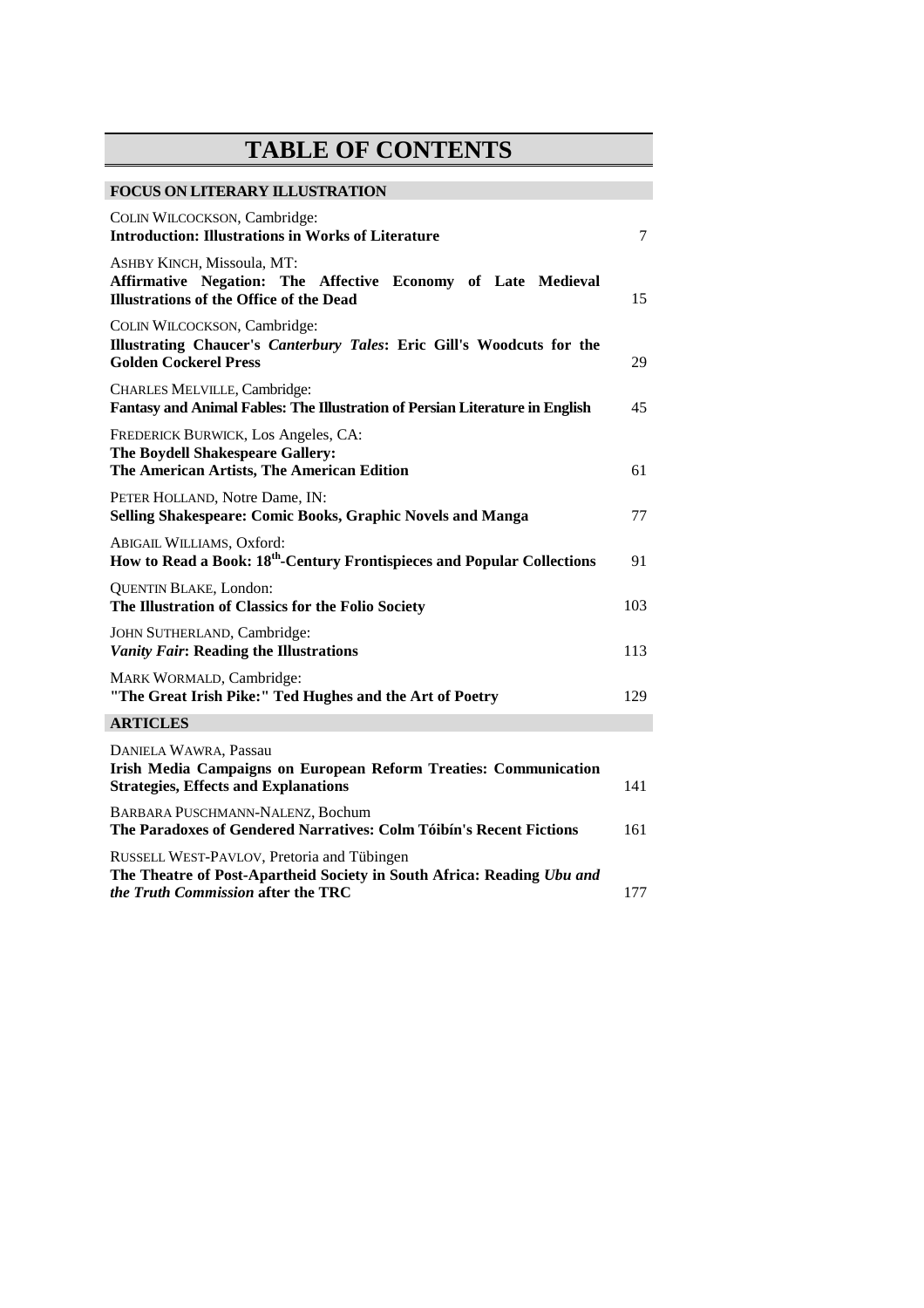## **REVIEWS**

| Hans Ulrich Seeber, ed. Englische Literaturgeschichte. 5., aktualisierte<br>und erweiterte Auflage. Stuttgart: Metzler, 2012.<br>- by PETER WAGNER, Koblenz-Landau                                                                                  | 195 |
|-----------------------------------------------------------------------------------------------------------------------------------------------------------------------------------------------------------------------------------------------------|-----|
| Guillemette Bolens and Lukas Erne, eds. Medieval and Early Modern Au-<br>thorship. SPELL (Swiss Papers in English Language and Literature 25).<br>Tübingen: Narr Verlag, 2011.<br>- by THOMAS HONEGGER, Jena                                        | 197 |
| Gregory Lynall. Swift and Science: The Satire, Politics, and Theology of<br>Natural Knowledge, 1690-1730. Basingstoke: Palgrave Macmillan, 2012.<br>- by JÜRGEN MEYER, Halle                                                                        | 200 |
| Charlotte Sussman. Eighteenth-Century English Literature. Cambridge:<br>Polity Press, 2012.<br>- by ROLF P. LESSENICH, Bonn                                                                                                                         | 202 |
| Monika Class. Coleridge and Kantian Ideas in England, 1796-1817:<br>Coleridge's Responses to German Philosophy. London: Bloomsbury, 2012.<br>- by GEROLD SEDLMAYR, Dortmund                                                                         | 204 |
| Hans Ulrich Seeber. Literarische Faszination in England um 1900.<br>Heidelberg: Universitätsverlag Winter, 2012.<br>- by ANDREA GUTENBERG, Köln                                                                                                     | 206 |
| Tania Zulli. Colonial Transitions: Literature and Culture in the Late<br>Victorian Age. Victorian & Edwardian Studies 2. Bern: Peter Lang, 2011.<br>- by TILL KINZEL, Braunschweig                                                                  | 208 |
| Bente Lucht. Writing Empire: Latin Quotations in Texts on the British<br>Empire. Heidelberg: Universitätsverlag Winter, 2012.<br>- by EVA ULRIKE PIRKER, Freiburg                                                                                   | 210 |
| Bernfried Nugel and Jerome Meckier, eds. Aldous Huxley Annual:<br>Volume 10/11 (2010/2011). Berlin: Lit. Verlag, 2012.<br>- by STEFAN LAMPADIUS, Leipzig                                                                                            | 211 |
| Anette Pankratz and Barbara Puschmann-Nalenz, eds. Portraits of the<br>Artist as a Young Thing in British, Irish and Canadian Fiction after 1945.<br>Anglistik und Englischunterricht 81. Heidelberg: Winter, 2012.<br>- by STELLA BUTTER, Mannheim | 213 |
| Donald E. Hall and Annamarie Jagose with Andrea Bebell and Susan<br>Potter, eds. The Routledge Queer Studies Reader. London: Routledge, 2012.<br>- by JAPHET JOHNSTONE, Berlin                                                                      | 215 |
| Stefan Horlacher, ed. Constructions of Masculinity in British Literature<br>from the Middle Ages to the Present. Global Masculinities. New York:<br>Palgrave Macmillan, 2011.                                                                       |     |
| - by RAINER EMIG, Hannover                                                                                                                                                                                                                          | 218 |
|                                                                                                                                                                                                                                                     |     |